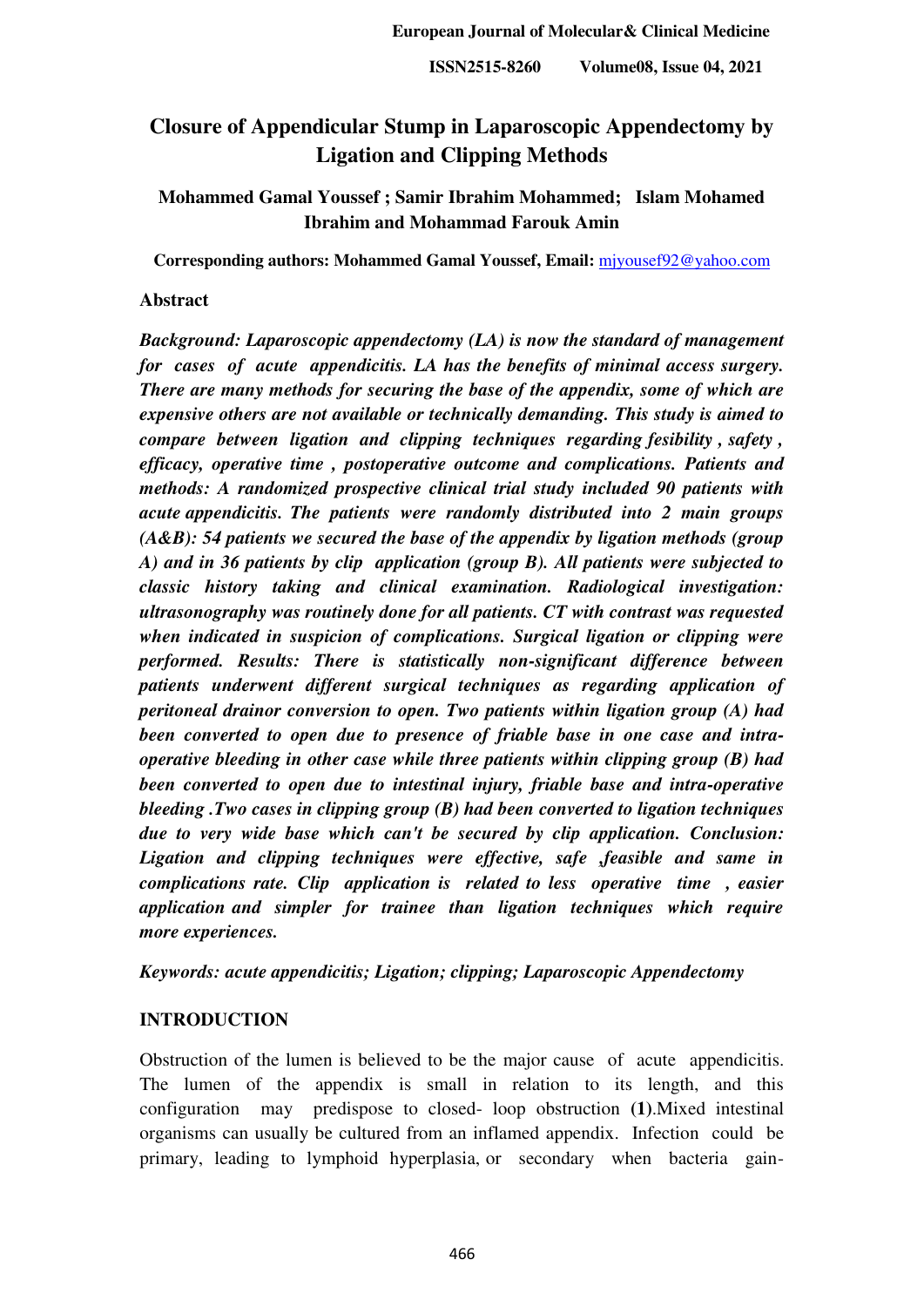access to the wall of the appendix through an area of epithelial erosion caused by pressure of an obstructing agent **(2).**

 In Complicated Appendicitis, there is invasion of the appendix wall by bowel organisms leading to inflammation. If this is so, in the early stages of appendicitis there should be a well-defined area of inflammation distal to the obstruction **(3)**.Once luminal pressure exceeds 85 mm Hg, Thrombosis of the venules that drain the appendix occurs in the setting of continued arteriolar inflow. vascular congestion and engorgement of the appendix become manifest. Lymphatic and venous drainages are impaired and ischemia develops **(4)**. Repeated attacks of non-obstructive appendicitis leads to fibrosis and adhesions causing recurrent appendicitis **(5)**.

Both the clinical and experimental data support the belief that some patients have repeated attacks of appendicitis. In fact, it is not unusual for one or more such episodes to precede a full blown acute appendicitis. Thus the term chronic appendicitis has been used. But, it definitely does not mean prolonged abdominal pain lasting weeks or months **(6)**.

Several diagnostic scores have been developed to increase the diagnostic accuracy in acute appendicitis. Many studies in the literature are available on diagnostic scores for acute appendicitis as Alvarado Score, RIPASA Score, Tzanakis Score, Lintula score and many other scores **(7)**.There is debate whether an appendix mass should require early surgery, or, whether conservative treatment is most appropriate **(8)** .

The laparoscopic surgery permits a full exploration of the peritoneal cavity, thus representing a diagnostic tool in case of acute and copmplicated appendicitis **(9)**. It is usual to do a delayed appendicectomy 6-8 weeks later, even if the mass resolves on conservative treatment. However, about 15 -20% of patients will be readmitted with similar symptoms before the interval appendectomy **(10)**. There are many methods for securing the base of the appendix, some of which are expensive others are not available or technically demanding including clipping and ligation **(11)**.

The aim of the present study is to compare between ligation and clipping techniques regarding fesibility, safety, efficacy, operative time, postoperative outcome and complications.

#### **PATIENTS AND METHODS:**

A randomized prospective clinical trial study included 90 patients with acute appendicitis during the period from March 2019 to March 2020 in Zagazig University Hospitals. The patients were randomly distributed into 2 main groups (A&B): group (A): Ligation Group included (54) patients and group B: Clipping Group included (36) patients.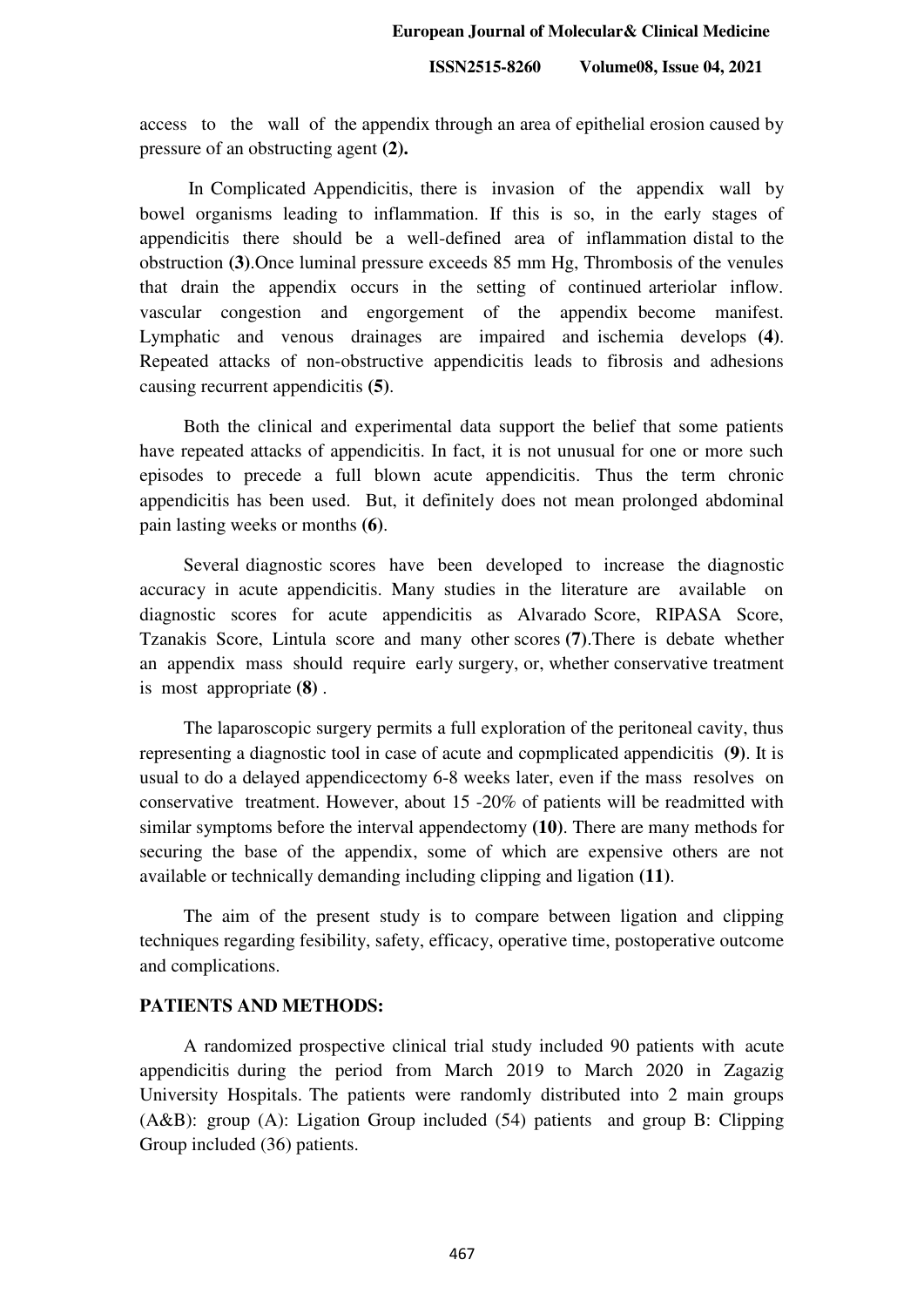#### **Inclusion criteria:**

All cases of acute appendicitis with age starting from 16 years old and candidate for laparoscopic appendectomy were included in the study .

# **Exclusion criteria:**

 Appendicular mass which diagnosed either by US orby examination under anesthesia was excluded from the study. Cases with perforation at the base or generalized peritonitis. Cases with Appendicular Abcess formation or stump appendicitis. Patients which are not fit for laparoscopic appendectomy were excluded.

All patients were subjected to classic history taking and clinical examination. Radiological investigation: ultrasonography was routinely done for all patients. CT with contrast was requested when indicated in suspicion of complications.

### **Surgical techniques:**

We used 3 ports; the first (optic port, 10-12mm) was inserted just above the umbilicus .We used 30  $\degree$  telescope or 0  $\degree$  telescope. The second port (5-10mm) was inserted in the left iliac fossa through which we inserted a non-traumatic grasper to do manipulation of viscera to do diagnostic laparoscopy.The other working port (5mm) was inserted either in the suprapubic region .

The patient was put in the Trendlenberg position with slight tilt to the left to facilitate the exposure of the caecum and appendix. Any free fluid or collections were aspirated at first.

The first step in all techniques is the devascularization of the mesoappendix by bipolar, monopolar diathermy, Harmonic or Ligasure in close proximity to the wall of the appendix **(Figure 1).** The second step in ligation groups is to pass a ligature of Vicryl (Polyglactin) 0 and perform 5 or 6 ICL Knots in 1st case in the study, ECL knots in 2nd case or Endoloop ligation in 3rd case in the study **(Figure 2)**.

While, in clipping group is to clip the base by 2 or 3 Titanium clips (medium or large according to diameter of the base) in the 4th case or Polymeric clip in the 5th case in the study and so on in same order mentioned above **(Figure 3)**. Cautery of the appendicular stump was done to all cases.



**Figure (1): Devascularization of appendix, (a) using hook connected to diathermy, (b) using maryland, (c) using Harmonic Scalpel**.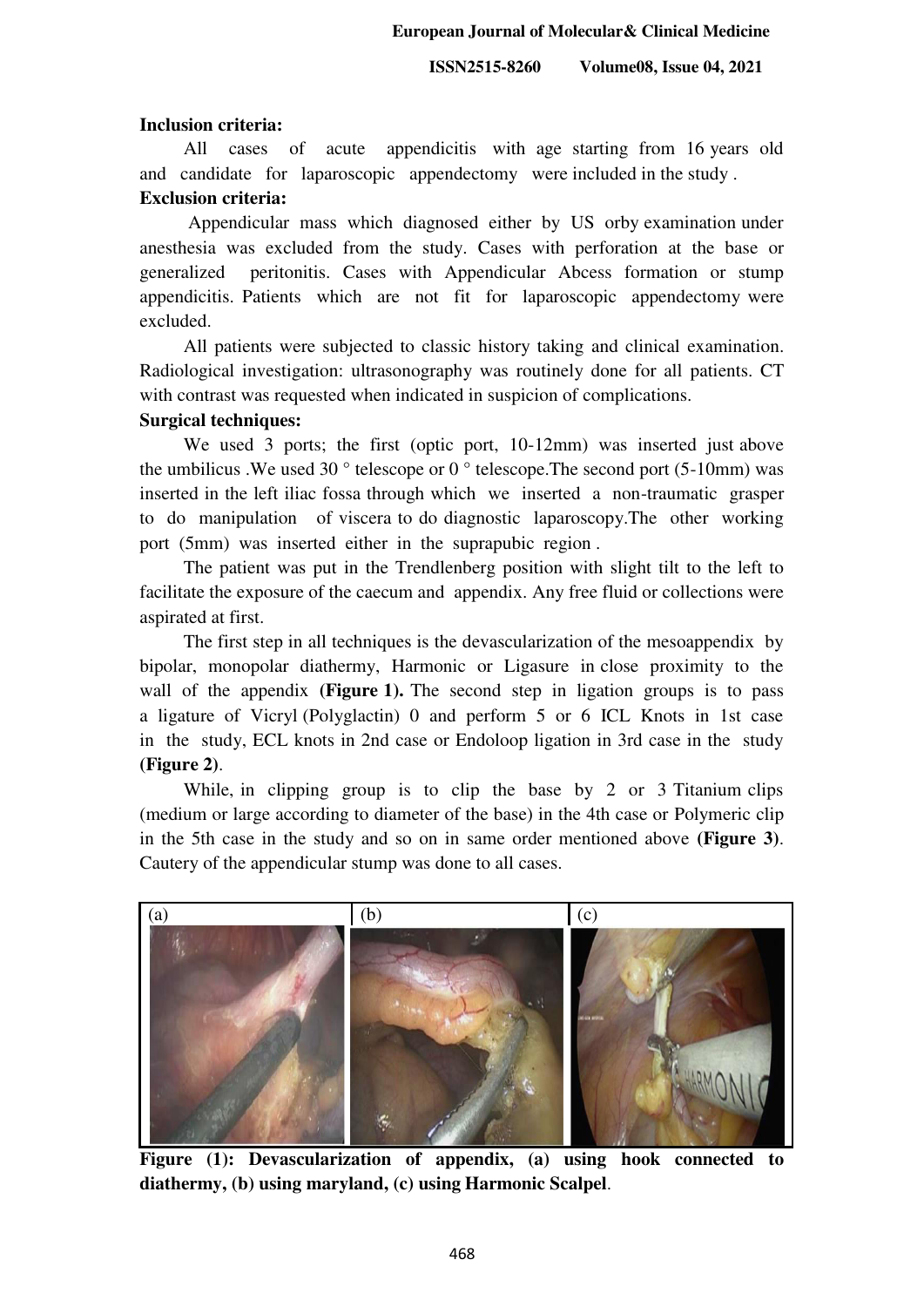

**Figure (2):(a) Intra-corporeal Ligation of the base of appendix, (b) 2 knots ligation of the base of the appendix, (c) Applying Extra-corporeal Knot around appendix.** 



**Figure (3): (a) Titanium clipping of base of the appendix and (b) Polymeric clipping of base of the appendix.** 

# **Statistical Analysis:**

The collected data were coded, processed and analyzed using the SPSS (Statistical Package for Social Sciences) version 21 for Windows® (SPSS Inc, Chicago, IL, USA). Qualitative data was presented as number and percent. Comparison between groups was done by Chi-Square test. Quantitative data was presented as mean  $\pm$  SD and range. Student t -test was used to compare between two groups.  $P \le 0.001$  was considered to be statistically significant.

# **Results:**

The attainable results showed a statistically non-significant difference between different surgical techniques regarding either age or gender **(Table 1)**. There is statistically non-significant difference between patients underwent different surgical techniques as regarding anatomical site of appendix, condition of appendix, presence of other pathology, size of the base or presence of intraoperative complications **(Table 2)**.

There is statistically significant difference between ligation (A) and clipping (B) techniques as regarding operative time which was longer in ligation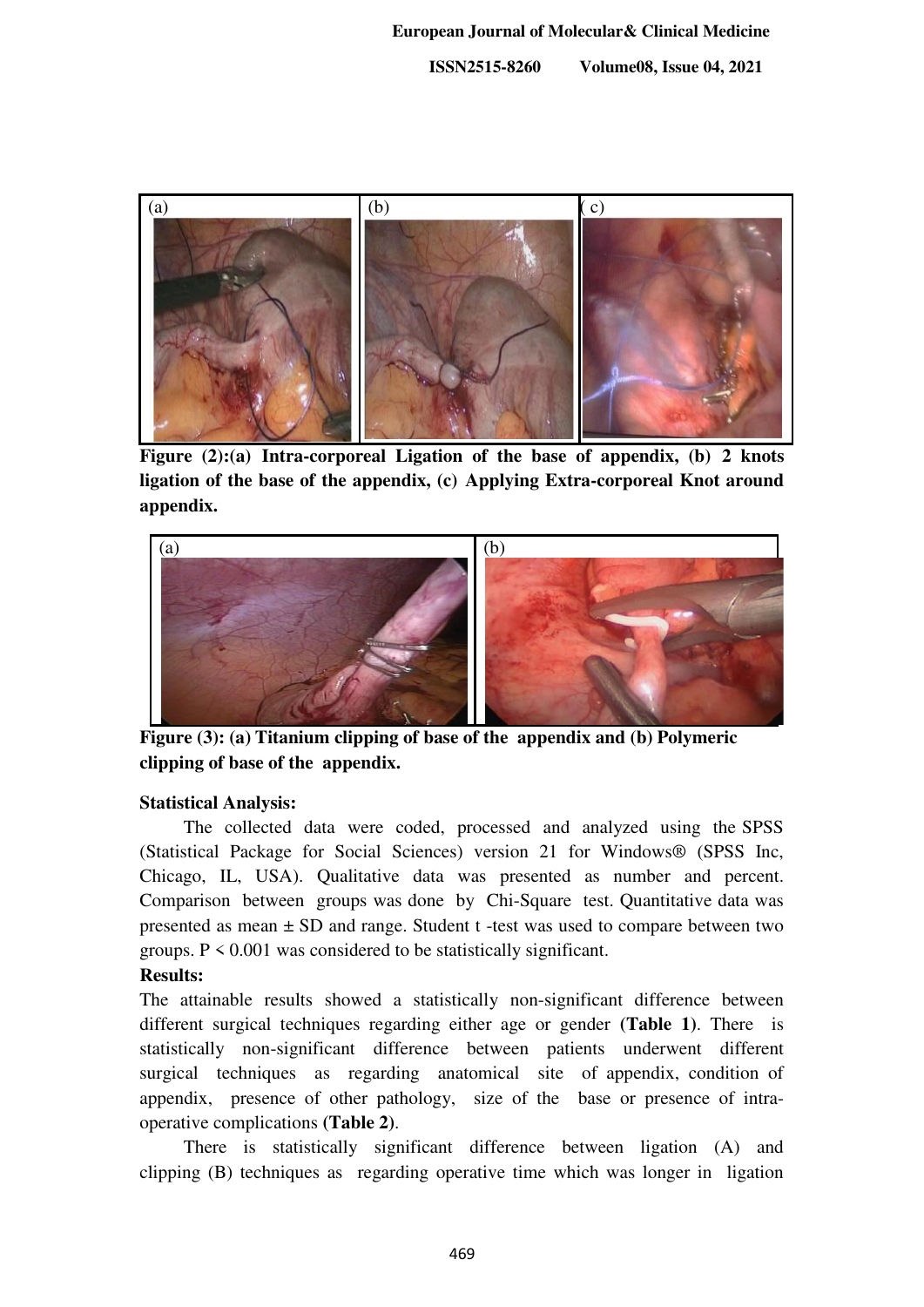technique. There is statistically non-significant difference between both surgical techniques as regarding the hospital stay **(Figure 4)**.

There is statistically non-significant difference between patients underwent different surgical techniques as regarding application of peritoneal drainor conversion to open. Two patients within ligation group (A) had been converted to open due to presence of friable base in one case and intra-operative bleeding in other case while three patients within clipping group (B) had been converted to open due to intestinal injury, friable base and intra-operative bleeding .Two cases in clipping group (B) had been converted to ligation techniques due to very wide base which can't be secured by clip application **(Table 3)**.

There is statistically non-significant difference between patients underwent different surgical techniques as regarding presence of postoperative complications as fever, collection detected by ultra-sonography, port site infection, bleeding, ileus, stump leak or acute abdomen **(Table 4)**.

| Table $(1)$ : | Comparison between                     | different | surgical techniques as |  |
|---------------|----------------------------------------|-----------|------------------------|--|
|               | regarding demographic characteristics: |           |                        |  |

|               | <b>Surgical techniques</b>       |                  | <b>Test</b> |       |
|---------------|----------------------------------|------------------|-------------|-------|
|               | Ligation $(A)$<br>Clipping $(B)$ |                  | $\chi^2/t$  | p     |
|               | $N=54(\%)$                       | $N=36(%)$        |             |       |
| <b>Gender</b> |                                  |                  |             |       |
| <b>Male</b>   | 32(59.3)                         | 21(58.3)         | 0.008       | 0.993 |
| <b>Female</b> | 22(40.7)                         | 15(41.7)         |             |       |
| Age           |                                  |                  |             |       |
| Mean $\pm$ SD | $28.67 \pm 10.12$                | $27.5 \pm 10.34$ | 0.531       | 0.597 |
| Range         | $16 - 49$                        | $17 - 56$        |             |       |

**Table (2): Comparison between ligation (A) and clipping (B) techniques asregarding anatomical site of appendix, pathology and intra-operative complications :** 

|                         | <b>Surgical techniques</b> |                | <b>Test</b>    |       |
|-------------------------|----------------------------|----------------|----------------|-------|
|                         | <b>Ligation</b><br>(A)     | Clipping $(B)$ |                | p     |
|                         | $N=54(%)$                  | $N=36(%)$      | $\mathbf{x}^2$ |       |
| <b>Anatomical site:</b> |                            |                |                |       |
| Retro-cecal             | 20(37)                     | 12(33.3)       |                |       |
| Sub-cecal               | 10(18.4)                   | 8(22.2)        |                |       |
| Para-colic              | 7(13)                      | 2(5.6)         | 3.179          | 0.672 |
| <b>Pelvic</b>           | 7(13)                      | 4(11.1)        |                |       |
| Sub-hepatic             | 5(9.3)                     | 3(8.4)         |                |       |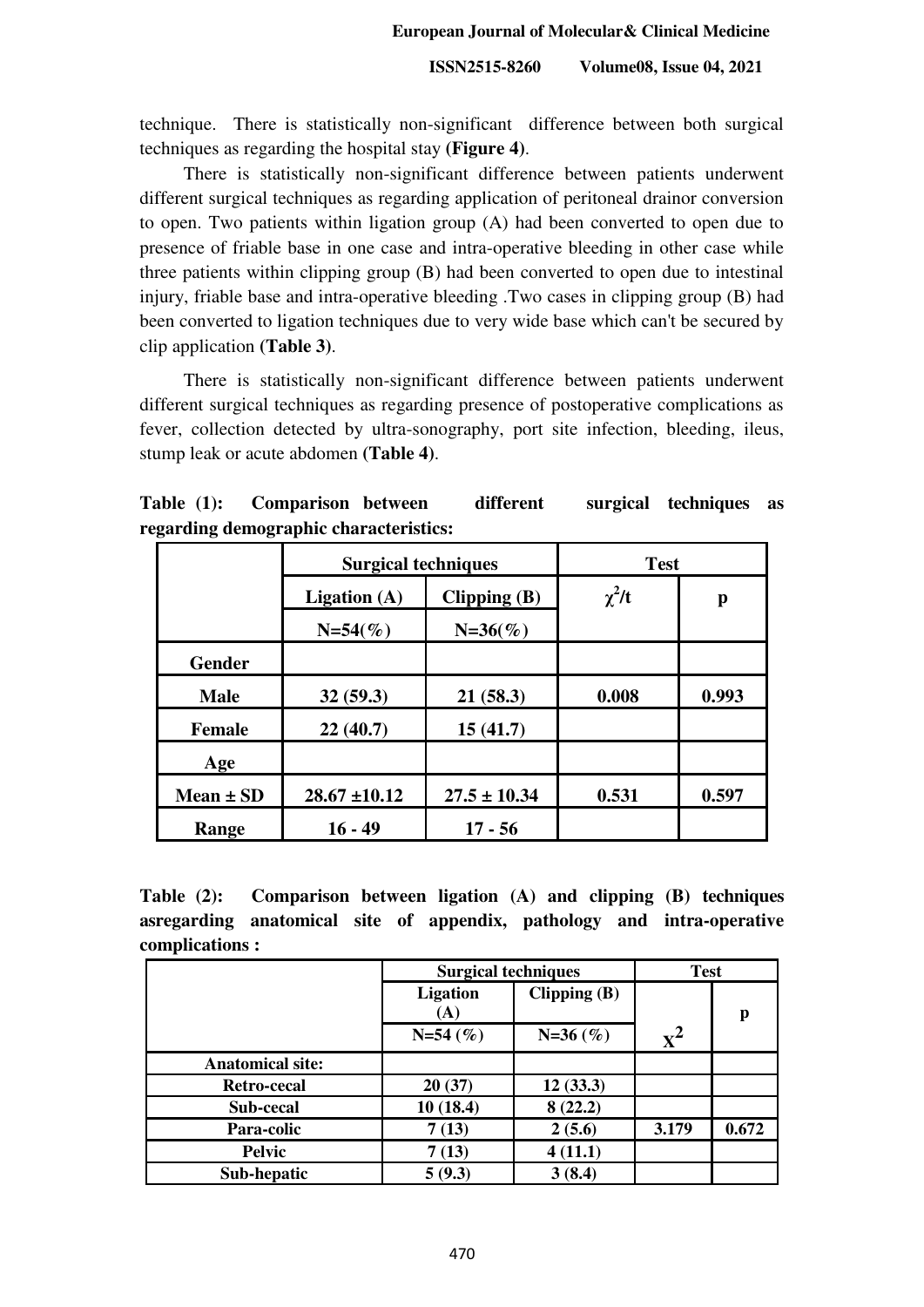# **European Journal of Molecular& Clinical Medicine**

| <b>Retro-ileal</b>                    | 5(9.3)   | 7(19.4)  |       |        |
|---------------------------------------|----------|----------|-------|--------|
| <b>Condition of appendix:</b>         |          |          |       |        |
| <b>Inflamed</b>                       | 46(85.1) | 31(86.1) | 0.015 | 0.903  |
| <b>Not inflamed</b>                   | 8(14.9)  | 5(13.8)  |       |        |
| Other pathology:                      |          |          |       |        |
| <b>PID</b>                            | 0(0)     | 1(2.8)   |       |        |
| <b>Ovarian cyst</b>                   | 6(11.1)  | 4(11.1)  | 5.325 | 0.255  |
| Meckel's diverticulum                 | 0(0)     | 1(2.8)   |       |        |
| <b>Congenital adhesion</b>            | 2(3.8)   | 0(0)     |       |        |
| Size of the base:                     |          |          |       |        |
| Average                               | 26(48.1) | 17(47.2) | 4.792 | 0.309  |
| Very wide                             | 28(51.9) | 19(52.8) |       |        |
| <b>Intra-operative complications:</b> |          |          |       |        |
| N <sub>0</sub>                        | 52(96.2) | 34(94.4) |       | >0.999 |
| <b>Bleeding</b>                       | 2(3.8)   | 1(2.8)   |       |        |
| <b>Intestinal injury</b>              | 0(0)     | 1(2.8)   |       |        |

 **ISSN2515-8260 Volume08, Issue 04, 2021**



 **Figure (1): Simple bar chart showing comparison between the studied surgical techniques regarding operative time.** 

**Table (3): Comparison between ligation (A) and clipping (B) techniques as regarding operative details:** 

|                                      | <b>Surgical techniques</b>        |           | <b>Test</b> |       |
|--------------------------------------|-----------------------------------|-----------|-------------|-------|
|                                      | Ligation (A) $\text{Clipping}(B)$ |           |             |       |
|                                      |                                   |           |             | p     |
|                                      | $N=54(%)$                         | $N=36(%)$ | $x^2$       |       |
| Applying of peritoneal drain:        |                                   |           |             |       |
| N <sub>0</sub>                       | 49 (90.7)                         | 30(83.3)  | 1.105       | 0.293 |
| Yes                                  | 5(9.3)                            | 6(16.7)   |             |       |
| <b>Conversion to</b><br>ligation due |                                   |           |             |       |
| to very wide base :                  |                                   |           |             |       |
| N <sub>0</sub>                       |                                   | 34 (94.4) |             |       |
| <b>Yes</b>                           |                                   | 2(5.6)    |             |       |
| <b>Conversion to open:</b>           |                                   |           |             |       |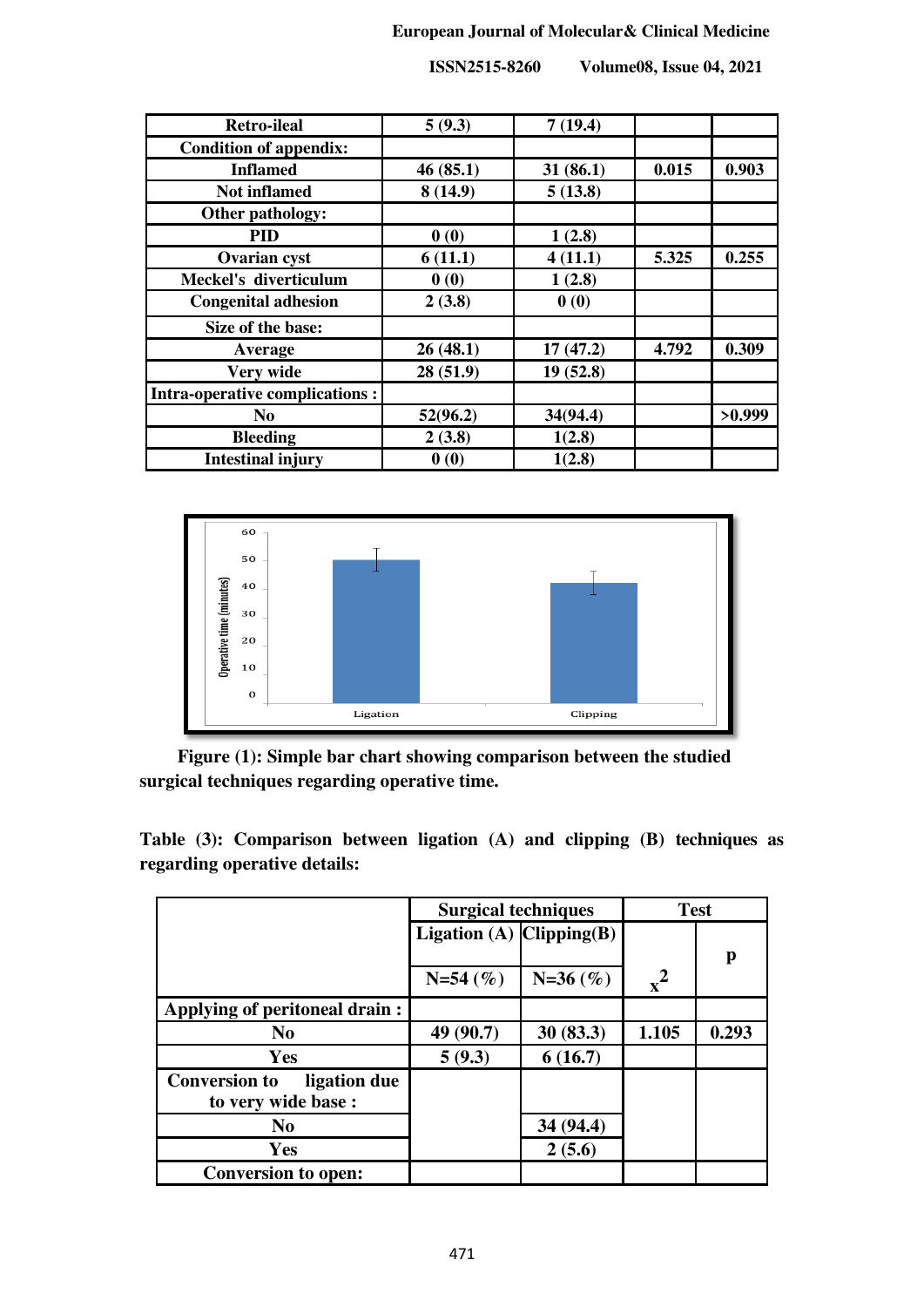# **European Journal of Molecular& Clinical Medicine**

| N <sub>0</sub>                | 52(96.3) | 33(91.6) |        | 0.385 |
|-------------------------------|----------|----------|--------|-------|
| Yes                           | 2(3.7)   | 3(8.4)   |        |       |
| <b>Cause of conversion to</b> |          |          |        |       |
| open :                        |          |          |        |       |
| <b>Intestinal injury</b>      | 0(0)     | 1(2.8)   | 1.1716 | 0.634 |
| <b>Friable base</b>           | (1.9)    | 1(2.8)   |        |       |
| <b>Bleeding</b>               | 1.9      | (2.8)    |        |       |

 **ISSN2515-8260 Volume08, Issue 04, 2021**

**Table (4): Comparison between ligation (A) and clipping (B) techniques as regarding postoperative complications:** 

|                          | <b>Surgical techniques</b> |                 |         |
|--------------------------|----------------------------|-----------------|---------|
|                          | <b>Ligation</b>            | <b>Clipping</b> | P.value |
|                          | (A)                        | <b>(B)</b>      |         |
|                          | $N=54(%)$                  | $N=36(%)$       |         |
| <b>Complications:</b>    |                            |                 |         |
| <b>Absent</b>            | 45(83.3)                   | 28 (77.7)       | 0.749   |
| <b>Present</b>           | 9(16.7)                    | 8(22.3)         |         |
| Fever:                   |                            |                 |         |
| No                       | 53 (98.1)                  | 34 (94.4)       | 0.561   |
| Yes                      | 1(1.9)                     | 2(5.6)          |         |
| <b>Collection by US:</b> |                            |                 |         |
| N <sub>0</sub>           | 53 (98.1)                  | 35(97.2)        | >0.999  |
| Yes                      | 1(1.9)                     | 1(2.8)          |         |
| <b>Bleeding:</b>         |                            |                 |         |
| N <sub>0</sub>           | 53 (98.1)                  | 35 (97.2)       | >0.999  |
| Yes                      | 1(1.9)                     | 1(2.8)          |         |
| Port site infection      |                            |                 |         |
| N <sub>0</sub>           | 52 (96.3)                  | 34 (94.4)       | >0.999  |
| Yes                      | 2(3.7)                     | 2(5.6)          |         |
| <b>Ileus:</b>            |                            |                 |         |
| N <sub>0</sub>           | 51 (94.4)                  | 34 (94.4)       | >0.999  |
| Yes                      | 3(5.6)                     | 2(5.6)          |         |
| <b>Stump leak:</b>       |                            |                 |         |
| N <sub>0</sub>           | 54 (100)                   | 36 (100)        | >0.999  |
| Yes                      | 0(0)                       | 0(0)            |         |
| <b>Acute abdomen:</b>    |                            |                 |         |
| N <sub>0</sub>           | 53 (98.1)                  | 36 (100)        | >0.999  |
| Yes                      | 1(1.9)                     | 0(0)            |         |

# **Discussion:**

Appendicular stump closure is the most important step in laparoscopic appendectomy. Appendicular stump closure is done to prevent major post-operative complications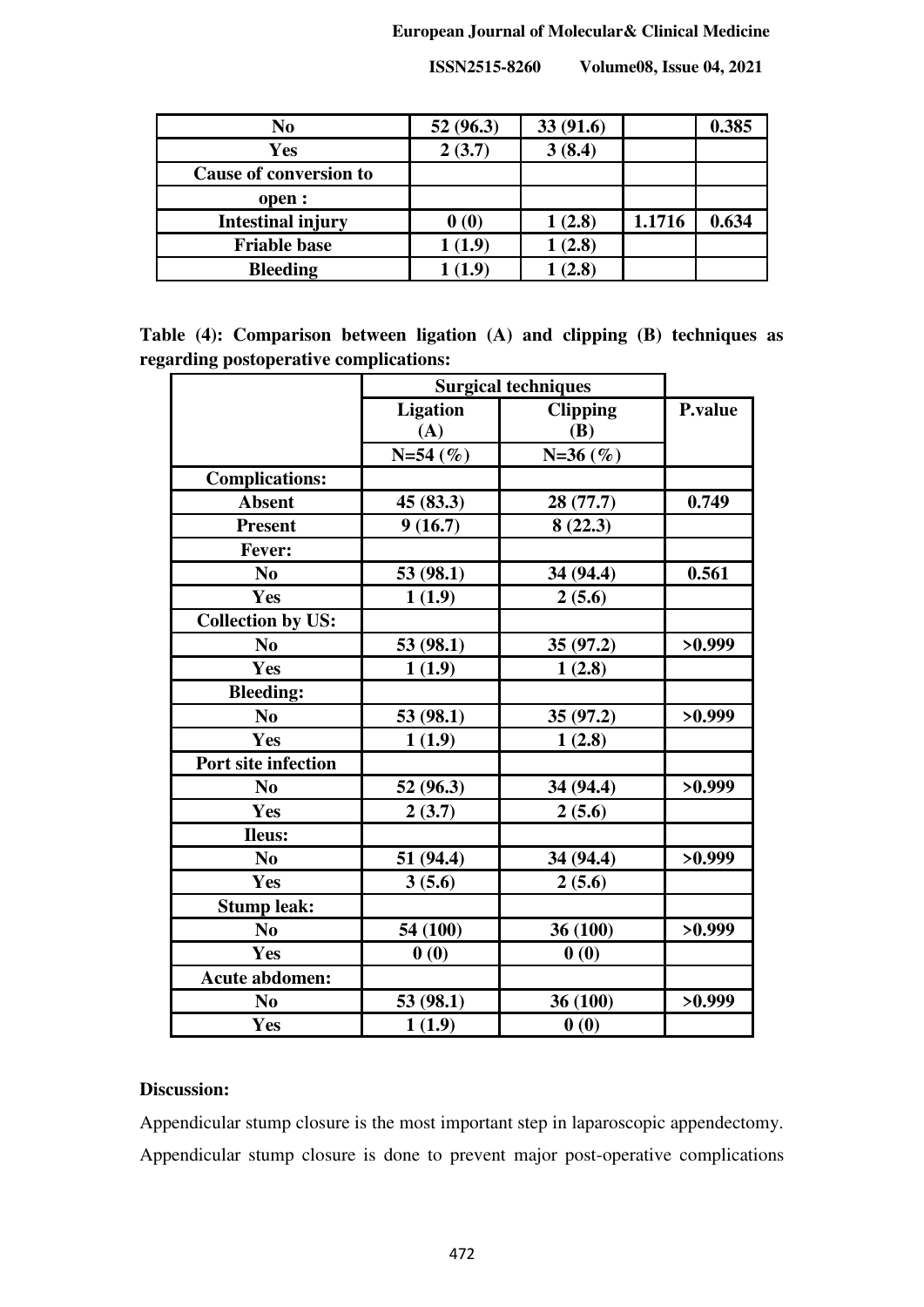such as peritonitis, postoperative fistula formation, and sepsis. In open appendectomy, the appendix stump is buried into the cecum or by just ligating the appendicular base with suture without inversion. In laparoscopic appendectomy, ligation of the appendicular base can be difficult because intracorporeal knotting requires high surgical skill in laparoscopy or the surgeon may not be sure of the reliability of the knot. This problem has made surgeons find different alternatives for ligation of the appendicular stump **(11).**

Different methods of closure are described such as endoloop, titanium clips, stapler, non-absorbable polymer clips (Hem-o-Lok clip) and handmade loops. The ideal method should be a biocompatible, safe, easily available, less learning curve and cheap. The most appropriate method still remains to be a controversy. The advantages of laparoscopic surgery such as, shorter recovery, less post-operative pain and better cosmetic results are strongly present in laparoscopic appendectomy **(12)** .

In our study, we compared between ligation and clipping for securing the appendicular stump as regard safety, simplicity, competence and complications related to each technique.We conducted the study in the period between March 2019 and March 2020 in Zagazig university hospitals on 90 patients.Patients were randomly distributed into 2 main groups (A&B).

In current study, male represented 61.2% and female represented 38.8% of the operated patients by titanium clipping and mean age was 27.44 years. This in agreement with **Dixit and Gogate, (13)** study where male represented 63.3% and female represented 36.7% of the operated patients and mean age was 29.53 years. In our study, male represented 55.6% and female represented 44.4% of the operated patients by polymeric clips and mean age was 27.56 years. Also, this in agreement with **Reinke et al., (14)** study where male represented 44% and female represented 56% of the operated patients and mean age was 41years.

In our research, according to the condition of the appendix and experience of the surgeon the mean operative time was 56.44 minutes among patients operated by ligation. This agree with **Abou-Sheishaa et al., (15)** study where mean operative time was 54.6 minutes.

In current study, mean operative time of ligation was 47.94 minutes. This in agreement with **Dixit and Gogate,(13)** study where mean operative time was between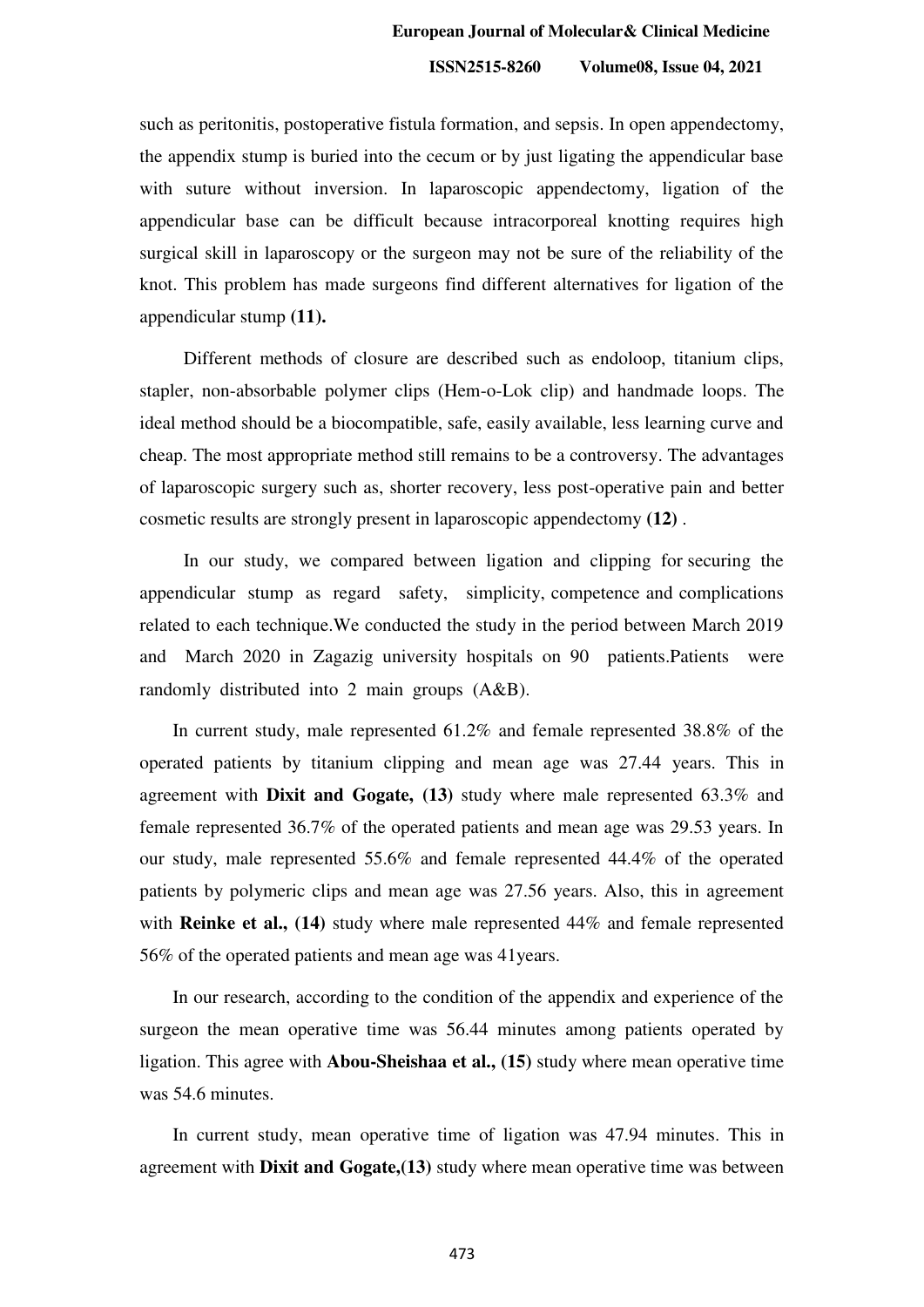45 and 60 minutes in 60% of operated Patients. In our study, the mean operative time among patients operated with polymeric clip application was 41.89 minutes. This in agreement with **Reinke et al., (14)** study where the mean operative time was 45 minutes.

Our study concur with **Kiudelis et al.,(16)** revealed intra-corporeal ligation is a safe technique, and cheaper than endoloop technique. Compared with laparoscopic staplers end loops have an advantage as they are cheaper than stapling device, this was matching with our study since no major complications occurred with intracorporeal ligation with less cost of course, as well as intracorporeal ligation is its applicability of intracorporeal ligation in the studied cases.

Also, our results confirmed by a study of **Deans et al.,(17)** reported an absorbable clip can sustain a high degree of intraluminal pressure and are lower in cost, beside their use is acceptable for securing the appendicular stump.

Our study matched with results of other studies, that using of metallic clips for appendicular stump closure is safe with less operative time due to simple procedure of laparoscopic appendectomy and provides a useful alternative of intra-corporeal ligation **(18)**. In addition, the ideal suture material should be biocompatible and react less to tissue. The ideal method for appendix stump closure in laparoscopy should be technically easy to use, safe, readily accessible, reliable, with less operative duration and less cost **(11)**.

 In our study, the friability of the base in some cases is considered as limitation for both techniques which may lead us to open appendectomy to ensure safe stump closure.

#### **Conclusion:**

Ligation and clipping techniques were effective, safe ,feasible and same in complications rate. Clip application is related to less operative time , easier application and simpler for trainee than ligation techniques which require more experiences.

### **No conflict of interest.**

### **REFERENCES:**

1- John M, Kiberlysk A and Pruit (2007):"The appendix in sabiston textbook of surgery". 18 edition ; chapter (49).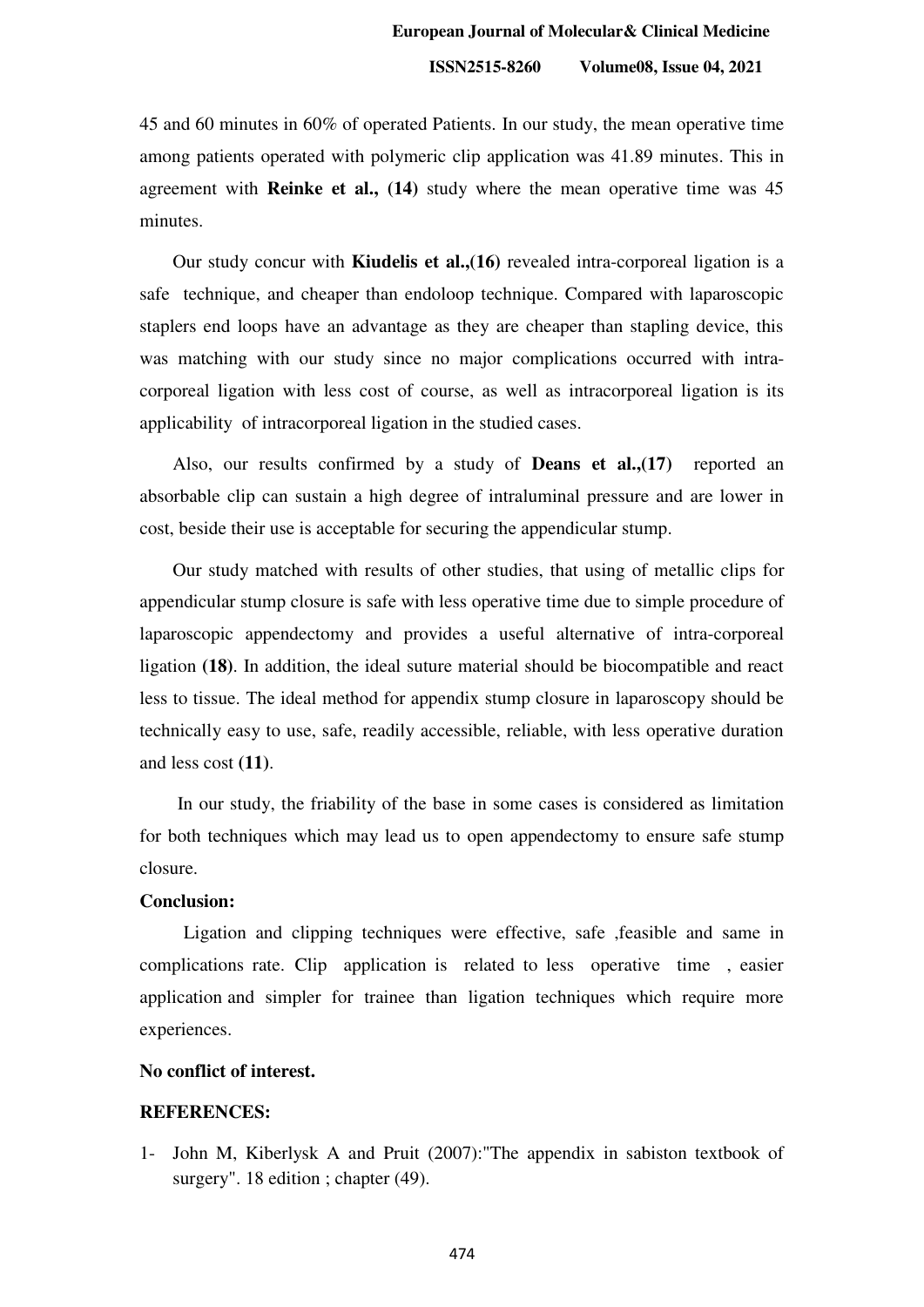- 2- Williams R, Giles K, Waters M, et al., (2012):"Hospital cost analysis of a prospective, randomized trial of early vs interval appendectomy for perforated appendicitis in children". Journal of the American College of Surgeons ; 214(4): 427-434.
- 3- Horton L (2014):"Pathogenesis of acute appendicitis" British Medical Journal; 2(6103):1672.
- 4- Abbas P, Zamora I, Elder S, et al., (2016):"How Long Does it Take to Diagnose Appendicitis? Time Point Process Mapping in the Emergency Department" .Pediatric Emergency Care .Volume (II); page 224.
- 5- Varadhan K, Neal K and Lobo D (2012):"Safety and efficacy ofantibiotics compared with appendicectomy for treatment ofuncomplicated acute appendicitis: meta-analysis of randomisedcontrolled trials". The BMJ ; 344.
- 6- Shantihini P (2015):"Validation of various scoring system in diagnosis of acute appendicitis ''. World J Surg ; 15 (2): 77-176.
- 7- Chong C, Thien A, Mackie A, et al., (2011):"Comparison of RIPASA and Alvarado scores for the diagnosis of acute appendicitis". Singapore Med J. May;52(5):340-345.
- 8- Schwartz S (2012):"Appendix. Cited by Seymour, I. Schwartz. Principles of surgery". 17th edition. McGraw Hill Inc; V2, Ch (29): 1315-1326.
- 9- Minutolo V., Licciardello A., Di Stefano B., Arena M., Arena G. And Antonacci V.: Outcomes and cost analysis of laparoscopic versus open appendectomy for treatment of acute appendicitis: 4-years' experience in a district hospital. BMC Surgery, 14 (1): p. 14, 2014.
- 10- Daniel R, Courtney M , Mark B, et al., (2012):"Sabiston textbook 19th edition" chapter 51; p 1279 – 1291.
- 11- Palanisamy V., Vinoth S., Rajan V. and Ramananthan, M. (2019). Review of techniques in occluding appendicular stump during laparoscopic appendectomy. J Surg (Jurnalul de chirurgie), 15(1), 1-4.
- 12- Sahm M, Kube R, Schmidt S, et al., (2011):"Current analysis of endoloops in appendiceal stump closure". Surg Endosc ; 25:124–129.
- 13- Dixit N and Gogate A (2016):"A comparison of titanium clips versus Roeder's knot tying suture in laparoscopic appendiceal stump closure". A 1-year randomized controlled trial study in KLES Dr. Prabhakar Kore Charitable Hospital, Belgaum. Indian j health sci;9:49-55.
- 14- Reinke C, Tabone L, Fong P, et al., (2016):"Safety and Efficacy of Polymeric Clips for Appendiceal Stump Closure". Journal of the Society of Laparoendoscopic Surgeons; 20(3): 45.
- 15- Abou-Sheishaa M, Negm A, Abdelhalim M, et al., (2018):"Ligation versus Clipping of the Appendicular Stump in Laparoscopic Appendectomy: A